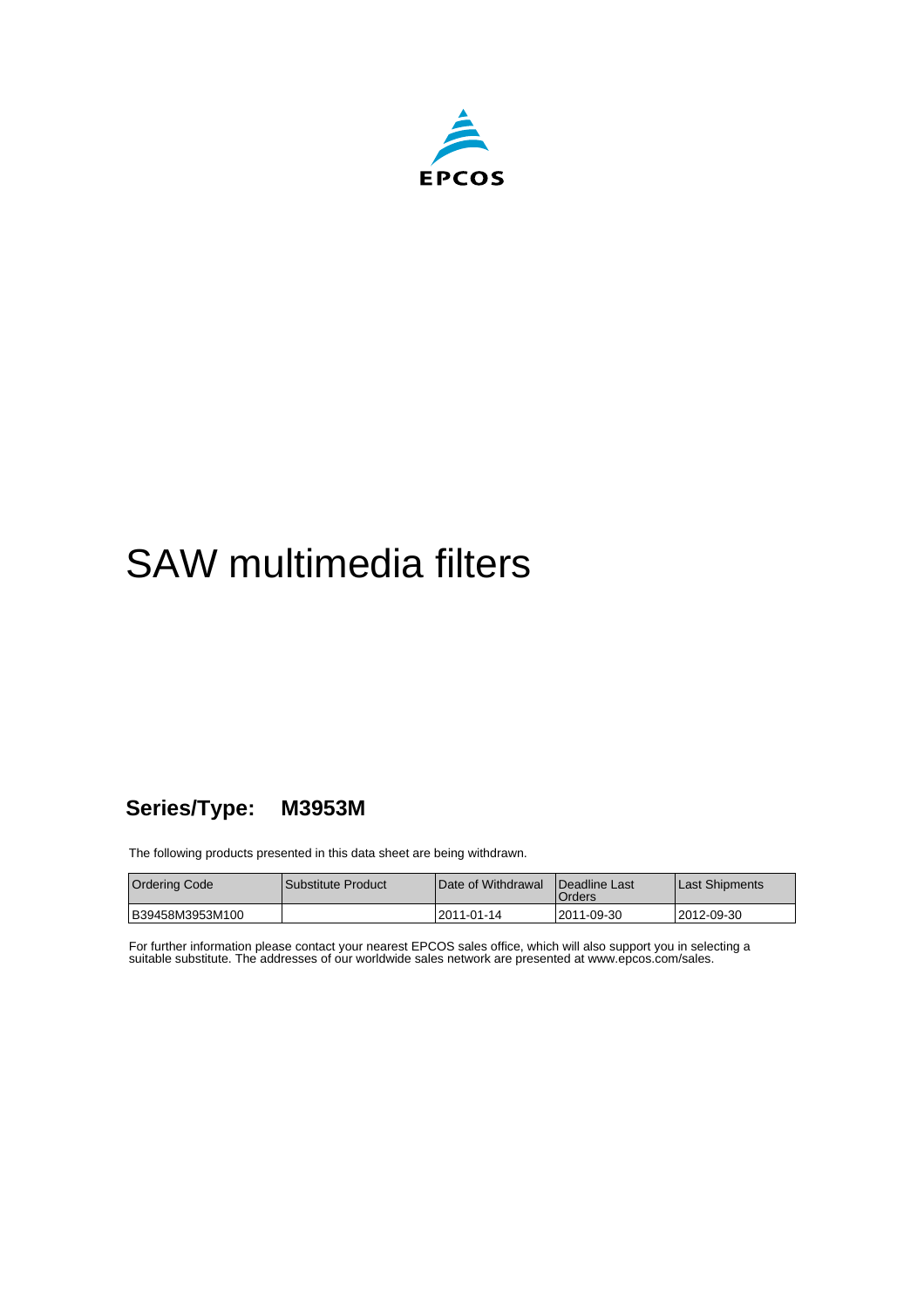

| <b>SAW Components</b> | M 3953 M  |
|-----------------------|-----------|
| <b>SAW IF filter</b>  | 45.75 MHz |
| ___                   |           |

#### **Application**

- Standard: M/N
- TV IF filter with Nyquist slope and sound suppression
- High color carrier level
- Constant group delay



#### **Features**

- Plastic package **SIP5K**
- Approximate weight 1.0 g
- RoHS compatible
- Tinned CuFe alloy terminals





#### **Pin configuration**

- 1 Input
- 2 Input ground
- 2 Chip carrier ground
- 3 Output
- 4 Output



Please read cautions and warnings and important notes at the end of this document.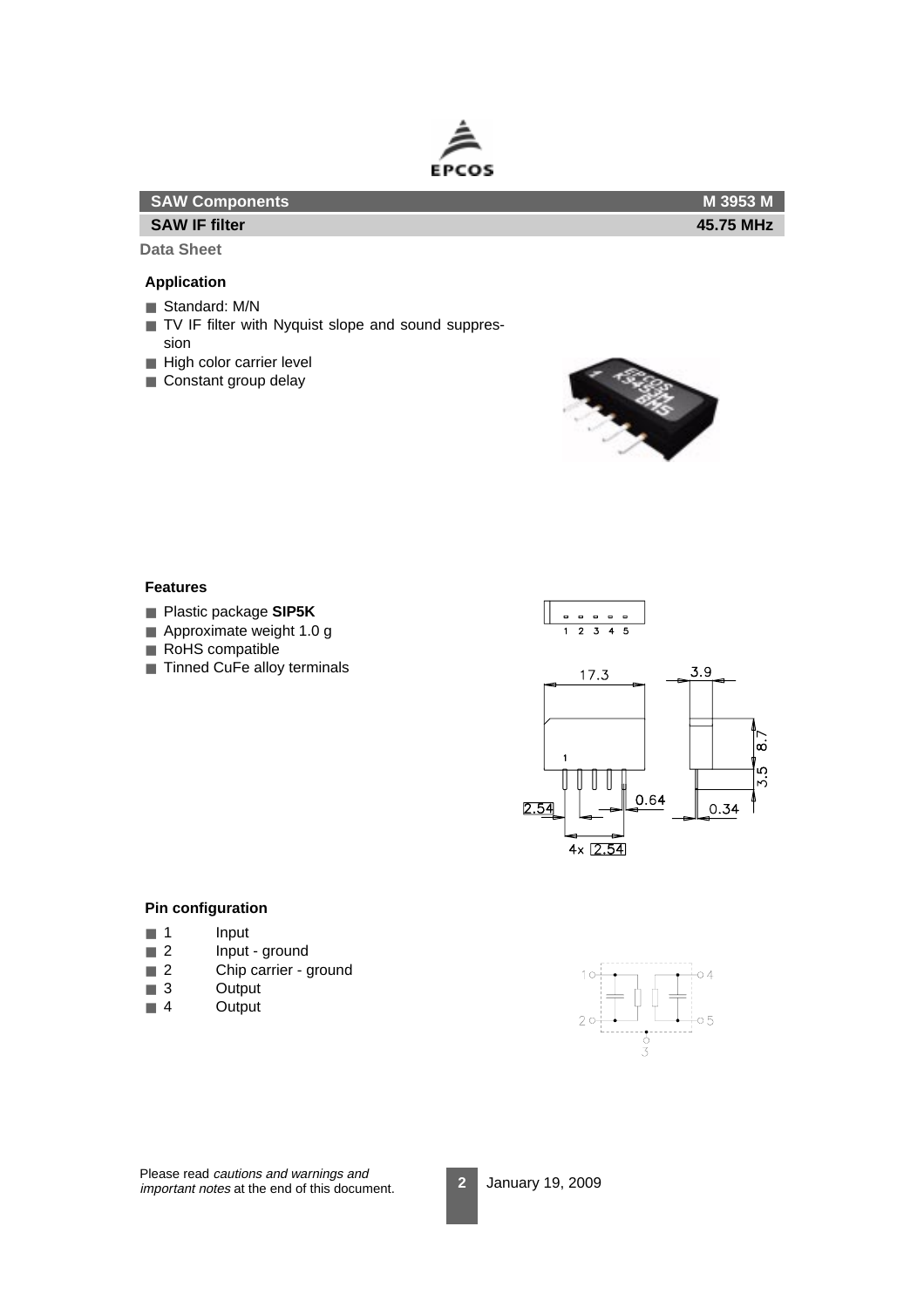

|  |  | <b>SAW Components</b> |
|--|--|-----------------------|
|--|--|-----------------------|

**M 3953 M 45.75 MHz**

**Data Sheet**

#### **Characteristics**

**SAW IF filter**

Terminating source impedance:

Terminating load impedance:

Reference temperature:  $T_A$  = 25 (45) °C<br>
Terminating source impedance:  $Z_S$  = 50  $\Omega$ <br>
Terminating load impedance:  $Z_L$  = 2 k $\Omega$  || 3 pF

|                                                           |                                        |                | min.   | typ.<br>@ 25 °C | max. |                        |
|-----------------------------------------------------------|----------------------------------------|----------------|--------|-----------------|------|------------------------|
| <b>Insertion attenuation</b>                              |                                        | $\alpha$       |        |                 |      |                        |
| Reference level for                                       | 44.06 (44.00) MHz                      |                | 11.2   | 12.7            | 14.2 | dB                     |
| the following data                                        |                                        |                |        |                 |      |                        |
| <b>Relative attenuation</b>                               |                                        | $\alpha_{rel}$ |        |                 |      |                        |
| Picture carrier                                           | 45.81 (45.75) MHz                      |                | 5.2    | 6.2             | 7.2  | dB                     |
| Color carrier                                             | 42.23 (42.17) MHz                      |                | $-0.5$ | 0.2             | 0.9  | dВ                     |
|                                                           | 41.98 (41.92) MHz                      |                | 0.2    | 0.9             | 1.6  | dB                     |
| Sound carrier                                             | 41.31 (41.25) MHz                      |                | 25.0   | 37.0            |      | dB                     |
| Adj. picture carrier                                      | 39.81 (39.75) MHz                      |                | 48.0   | 63.0            |      | dB                     |
| Adj. sound carrier                                        | 47.31 (47.25) MHz                      |                | 46.0   | 57.0            |      | dB                     |
| Lower sidelobe                                            |                                        |                |        |                 |      |                        |
|                                                           | 35.06 39.81(35.00  39.75) MHz          |                | 40.0   | 45.0            |      | dВ                     |
| Upper sidelobe                                            |                                        |                |        |                 |      |                        |
|                                                           | 47.31 55.06(47.25  55.00) MHz          |                | 37.0   | 43.0            |      | dB                     |
| Reflected wave signal suppression                         |                                        |                |        |                 |      |                        |
| 1.3 $\mu$ s  6.0 $\mu$ s after main pulse                 |                                        |                | 42.0   | 52.0            |      | dB                     |
| (test pulse 250 ns,                                       |                                        |                |        |                 |      |                        |
| carrier frequency 44.06 MHz)                              |                                        |                |        |                 |      |                        |
| Feedthrough signal suppression                            |                                        |                |        |                 |      |                        |
| 1.3 $\mu$ s  1.2 $\mu$ s before main pulse                |                                        |                | 50.0   | 56.0            |      | dB                     |
| (test pulse 250 ns,                                       |                                        |                |        |                 |      |                        |
| carrier frequency 44.06 MHz)                              |                                        |                |        |                 |      |                        |
| Group delay ripple (p-p)                                  |                                        | $\Delta \tau$  |        | 40              |      | ns                     |
| Impedance at 44.06 MHz                                    |                                        |                |        |                 |      |                        |
| Input: $Z_{\text{IN}} = R_{\text{IN}}$    $C_{\text{IN}}$ |                                        |                |        | $1.1$   15.6    |      | $k\Omega \parallel pF$ |
|                                                           | Output: $Z_{OUT} = R_{OUT}    C_{OUT}$ |                |        | $1.0$    4.0    |      | $k\Omega \parallel pF$ |
| Temperature coefficient of frequency                      |                                        | $TC_f$         |        | $-72$           |      | ppm/K                  |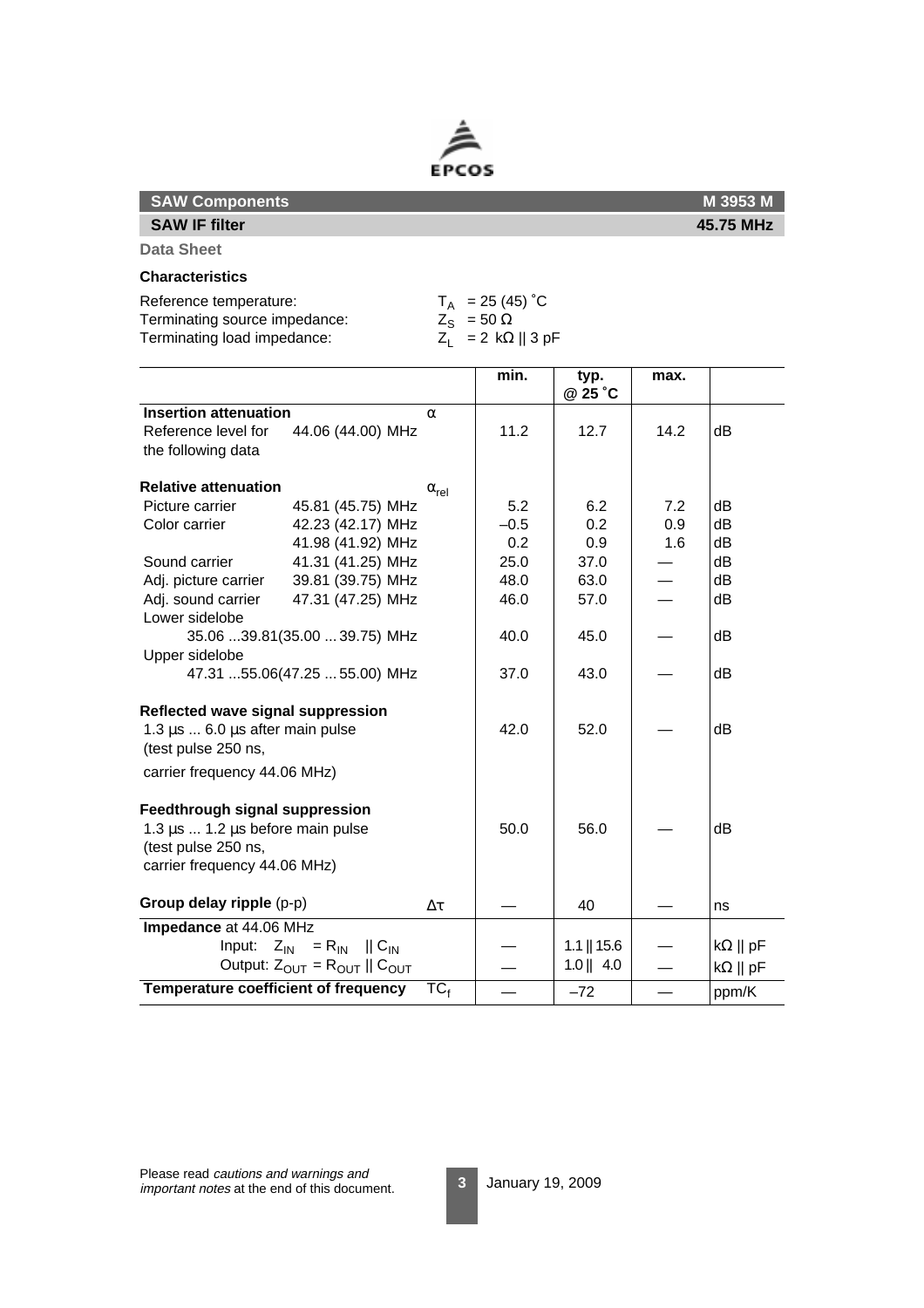

| <b>SAW Components</b> | <b>M 3953 M</b> |
|-----------------------|-----------------|
| <b>SAW IF filter</b>  | 45.75 MHz       |
| <b>Data Sheet</b>     |                 |

**Maximum ratings**

| Operable temperature range |                 | $-25/+65$ $\degree$ C |                       |
|----------------------------|-----------------|-----------------------|-----------------------|
| Storage temperature range  | stg             | $-40/+85$             |                       |
| DC voltage                 | <sup>V</sup> DC |                       |                       |
| AC voltage                 | oo '            | 10                    | between any terminals |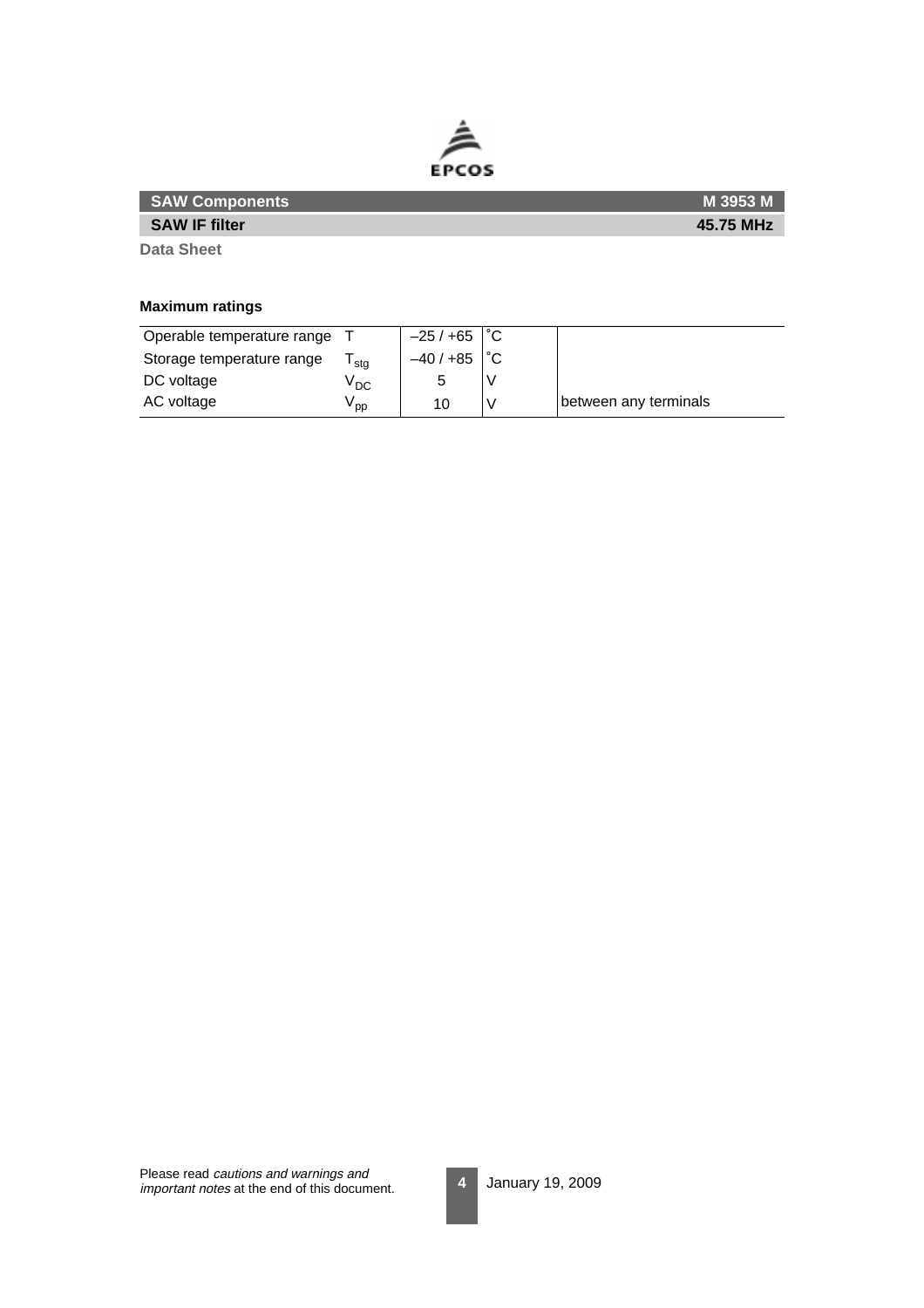

**Frequency response**





Please read cautions and warnings and important notes at the end of this document.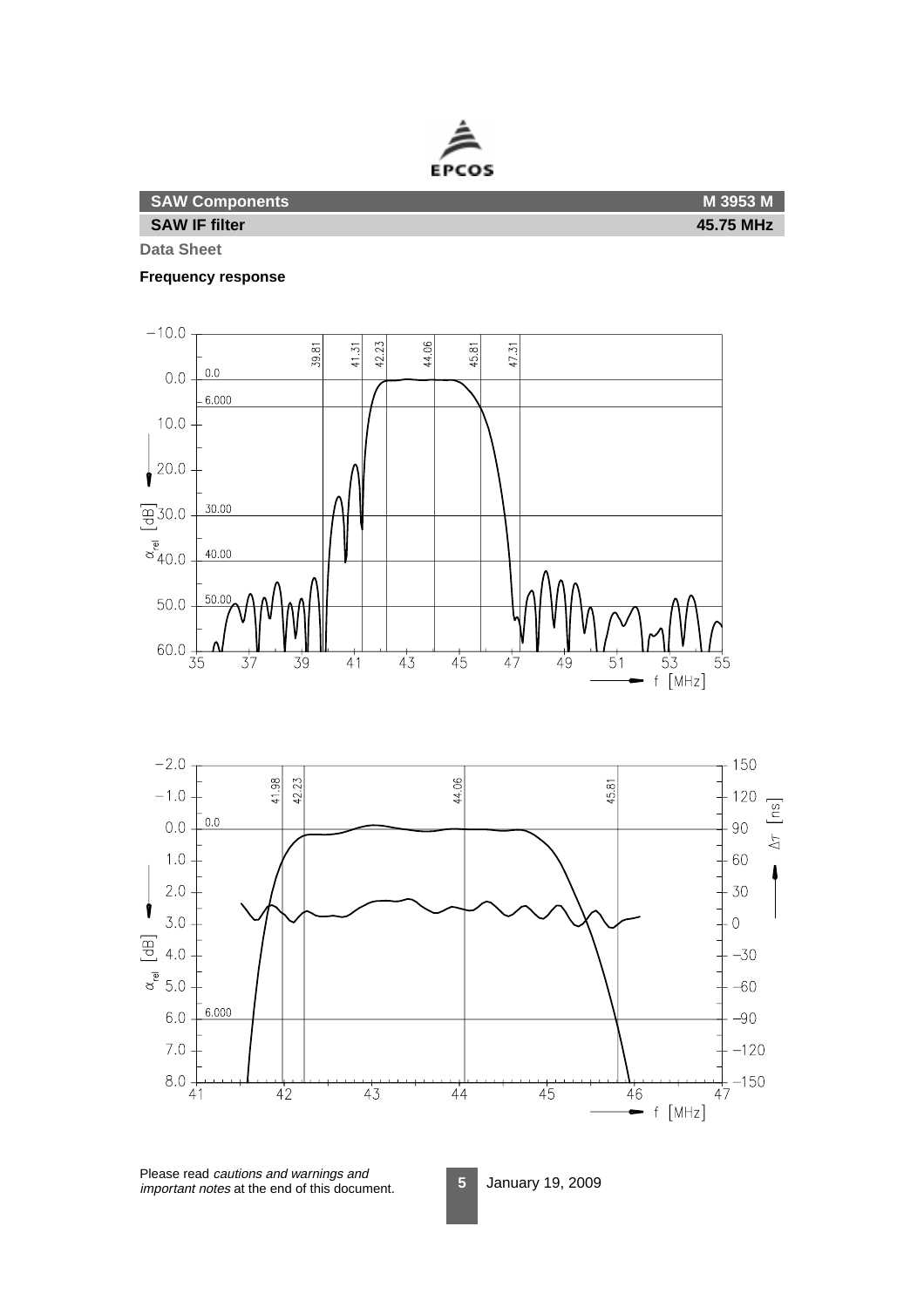

| <b>SAW Components</b> | M 3953 M  |
|-----------------------|-----------|
| <b>SAW IF filter</b>  | 45.75 MHz |
|                       |           |

#### **Frequency response**





**Time domain response**

Please read cautions and warnings and important notes at the end of this document.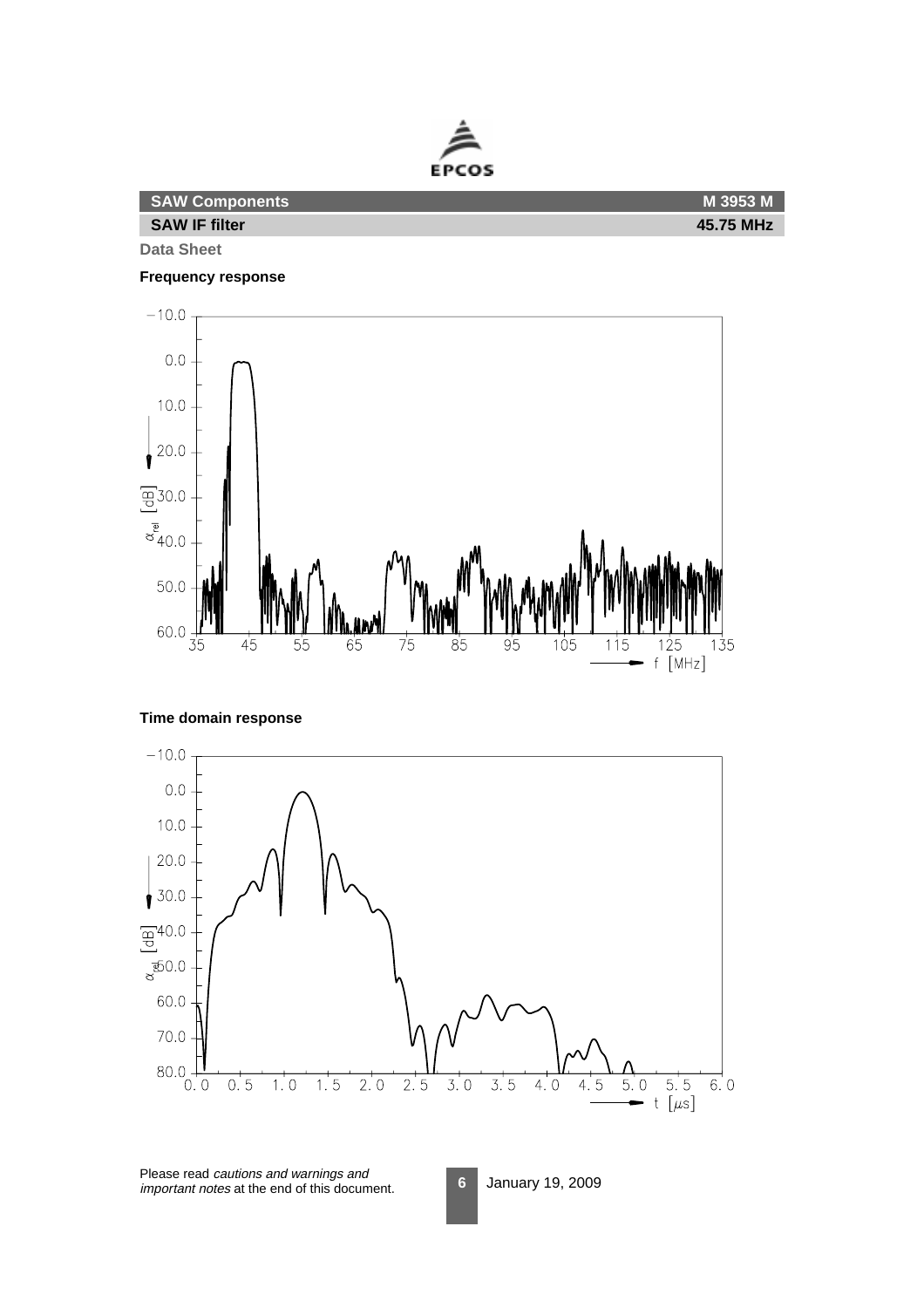

**SAW IF filter**

#### **References**

| <b>Type</b>                | M 3953 M                                                                                                                                                                                                                                                                                                                                                                                                                                                                                                                              |
|----------------------------|---------------------------------------------------------------------------------------------------------------------------------------------------------------------------------------------------------------------------------------------------------------------------------------------------------------------------------------------------------------------------------------------------------------------------------------------------------------------------------------------------------------------------------------|
| <b>Ordering code</b>       | B39458-M3953-M100                                                                                                                                                                                                                                                                                                                                                                                                                                                                                                                     |
| <b>Marking and package</b> | C61157-A1-A15                                                                                                                                                                                                                                                                                                                                                                                                                                                                                                                         |
| Packaging                  | F61074-V8067-Z000                                                                                                                                                                                                                                                                                                                                                                                                                                                                                                                     |
| Date codes                 | L 1126                                                                                                                                                                                                                                                                                                                                                                                                                                                                                                                                |
| S-parameters               |                                                                                                                                                                                                                                                                                                                                                                                                                                                                                                                                       |
| <b>Soldering profile</b>   | S 6001                                                                                                                                                                                                                                                                                                                                                                                                                                                                                                                                |
| <b>RoHS compatible</b>     | defined as compatible with the following documents:<br>"DIRECTIVE 2002/95/EC OF THE EUROPEAN PARLIAMENT<br>AND OF THE COUNCIL of 27 January 2003 on the restriction<br>of the use of certain hazardous substances in electrical and<br>electronic equipment. 2005/618/EC from April 18th, 2005,<br>amending Directive 2002/95/EC of the European Parliament<br>and of the Council for the purposes of establishing the maxi-<br>mum concentration values for certain hazardous substances in<br>electrical and electronic equipment." |

**For further information please contact your local EPCOS sales office or visit our webpage at www.epcos.com .**

#### **Published by EPCOS AG**

**Surface Acoustic Wave Components Division P.O. Box 80 17 09, 81617 Munich, GERMANY**

EPCOS AG 2009. This brochure replaces the previous edition.

For questions on technology, prices and delivery please contact the Sales Offices of EPCOS AG or the international Representatives.

Due to technical requirements components may contain dangerous substances. For information on the type in question please also contact one of our Sales Offices.

Please read cautions and warnings and important notes at the end of this document.

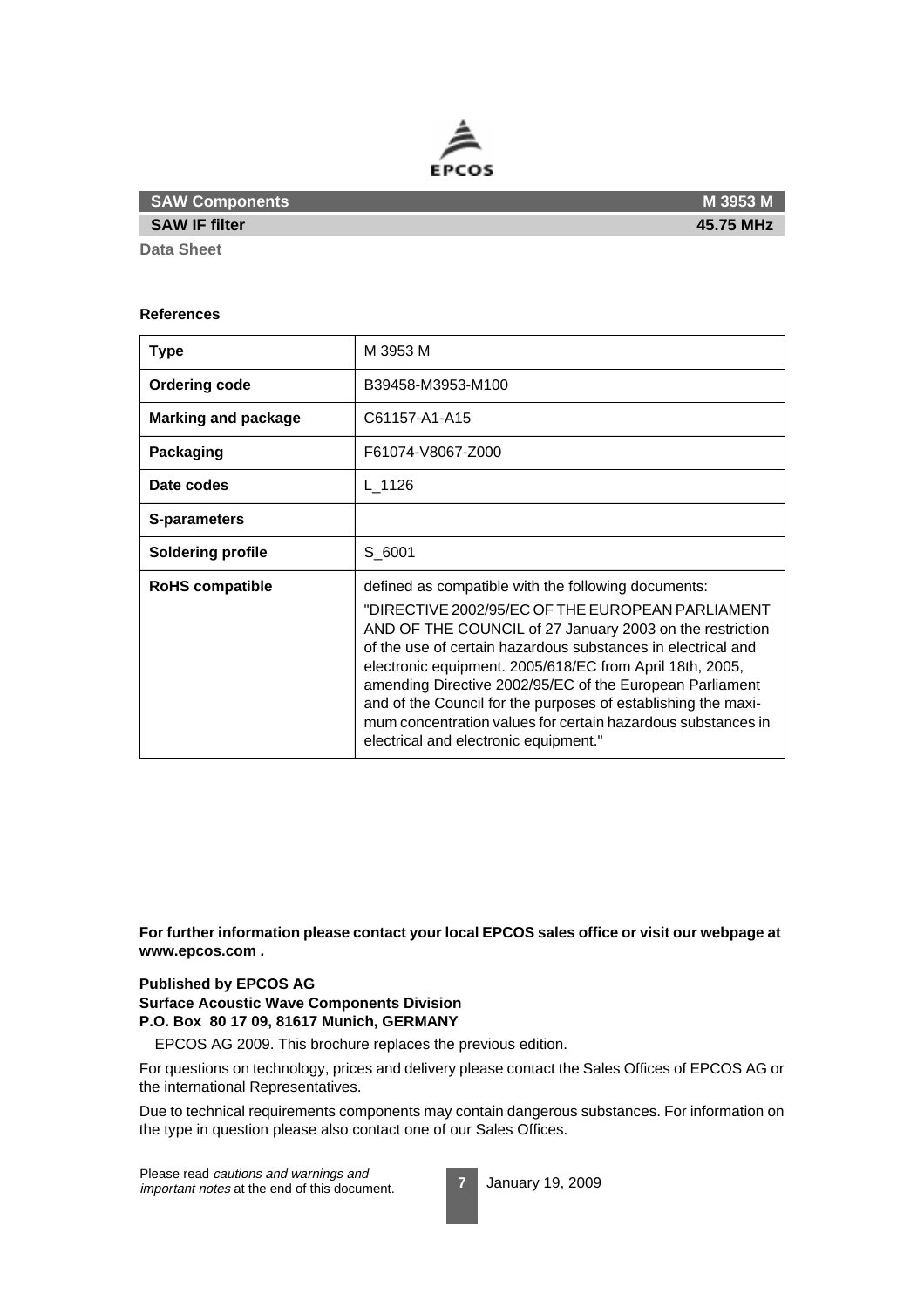

The following applies to all products named in this publication:

- 1. Some parts of this publication contain **statements about the suitability of our products for certain areas of application**. These statements are based on our knowledge of typical requirements that are often placed on our products in the areas of application concerned. We nevertheless expressly point out **that such statements cannot be regarded as binding statements about the suitability of our products for a particular customer application.** As a rule, EPCOS is either unfamiliar with individual customer applications or less familiar with them than the customers themselves. For these reasons, it is always ultimately incumbent on the customer to check and decide whether an EPCOS product with the properties described in the product specification is suitable for use in a particular customer application.
- 2. We also point out that **in individual cases, a malfunction of electronic components or failure before the end of their usual service life cannot be completely ruled out in the current state of the art, even if they are operated as specified.** In customer applications requiring a very high level of operational safety and especially in customer applications in which the malfunction or failure of an electronic component could endanger human life or health (e.g. in accident prevention or life-saving systems), it must therefore be ensured by means of suitable design of the customer application or other action taken by the customer (e.g. installation of protective circuitry or redundancy) that no injury or damage is sustained by third parties in the event of malfunction or failure of an electronic component.
- 3. **The warnings, cautions and product-specific notes must be observed.**
- 4. In order to satisfy certain technical requirements, **some of the products described in this publication may contain substances subject to restrictions in certain jurisdictions (e.g. because they are classed as hazardous)**. Useful information on this will be found in our Material Data Sheets on the Internet (www.epcos.com/material). Should you have any more detailed questions, please contact our sales offices.
- 5. We constantly strive to improve our products. Consequently, **the products described in this publication may change from time to time**. The same is true of the corresponding product specifications. Please check therefore to what extent product descriptions and specifications contained in this publication are still applicable before or when you place an order. We also **reserve the right to discontinue production and delivery of products**. Consequently, we cannot guarantee that all products named in this publication will always be available. The aforementioned does not apply in the case of individual agreements deviating from the foregoing for customer-specific products.
- 6. Unless otherwise agreed in individual contracts, **all orders are subject to the current version of the "General Terms of Delivery for Products and Services in the Electrical Industry" published by the German Electrical and Electronics Industry Association (ZVEI)**.
- 7. The trade names EPCOS, BAOKE, Alu-X, CeraDiode, CSSP, CTVS, DSSP, MiniBlue, MKK, MLSC, MotorCap, PCC, PhaseCap, PhaseMod, SIFERRIT, SIFI, SIKOREL, SilverCap, SIM-DAD, SIMID, SineFormer, SIOV, SIP5D, SIP5K, ThermoFuse, WindCap are **trademarks registered or pending** in Europe and in other countries. Further information will be found on the Internet at www.epcos.com/trademarks.